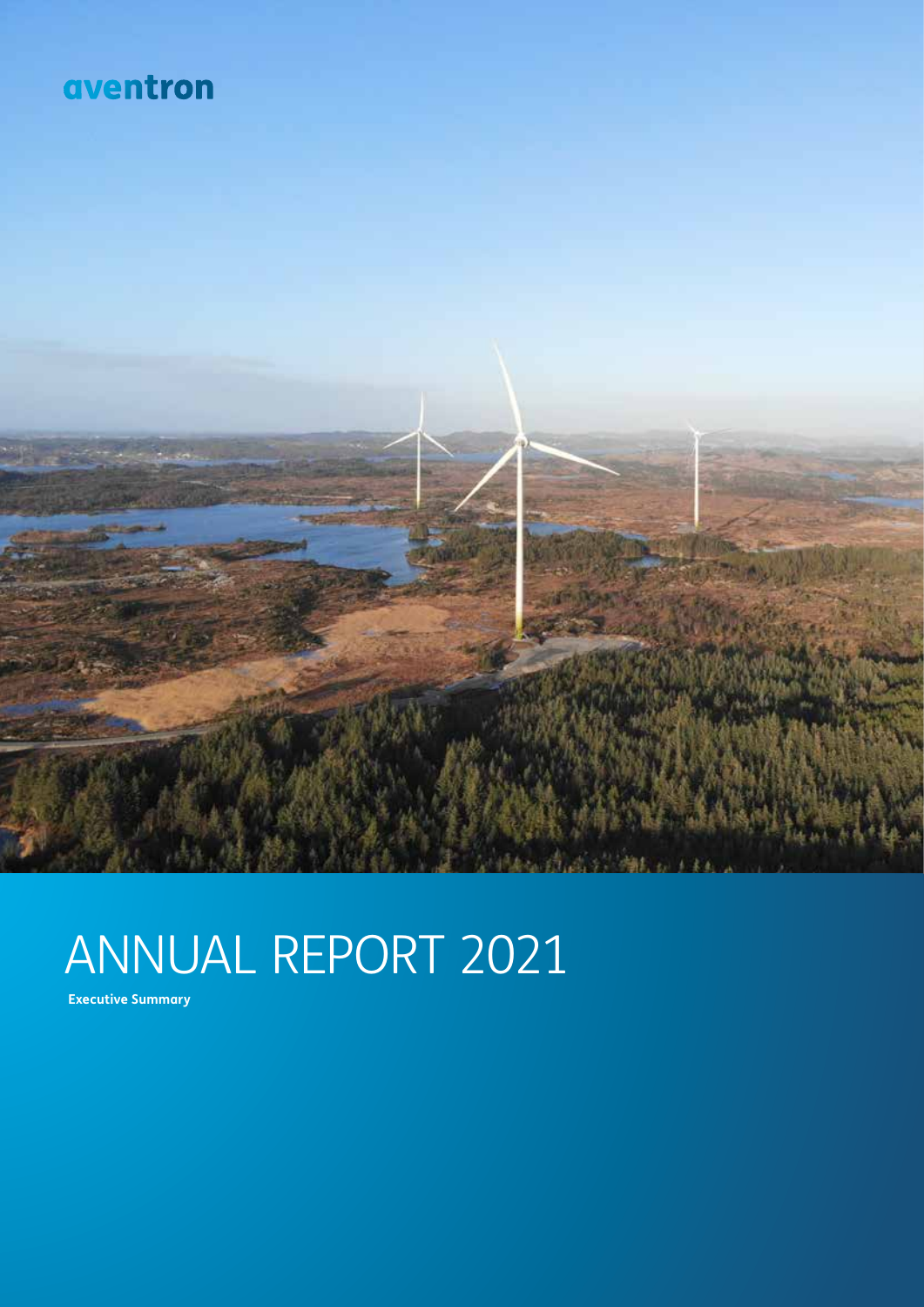# 2021 OVERVIEW

| <b>Wind power plants</b><br><b>Number</b> | <b>Solar power plants</b><br><b>Number</b> |      | <b>Hydro power plants</b><br>Number |      |
|-------------------------------------------|--------------------------------------------|------|-------------------------------------|------|
| 2021                                      |                                            | 2021 |                                     | 2021 |
| 2020                                      |                                            | 2020 |                                     | 2020 |

| <b>Net revenue</b><br>in CHF million | <b>EBIT</b><br>in CHF million | <b>Profit</b><br>in CHF million |
|--------------------------------------|-------------------------------|---------------------------------|
| 2021<br>120,2                        | 2021                          | 2021<br>16.9                    |
| 2020                                 | 2020                          | 2020                            |

| <b>Balance sheet total</b> |  |  |  |
|----------------------------|--|--|--|
| in CHF million             |  |  |  |
|                            |  |  |  |

| 2021 |
|------|
| ΩZ   |

| <b>Equity ratio</b>   |  |
|-----------------------|--|
| in % of total capital |  |
|                       |  |
|                       |  |
|                       |  |

| apital |      | in kv |
|--------|------|-------|
|        | 2021 |       |
|        | 2020 |       |

Electricity production Vh million



| <b>Cash flow from investment</b><br>activities in CHF million | <b>Employees</b><br><b>Number</b> | <b>Fully consolidated companies</b><br><b>Number</b> |
|---------------------------------------------------------------|-----------------------------------|------------------------------------------------------|
| 2021<br>$-54,6$                                               |                                   | 2021<br>2021<br>▱                                    |
| 2020<br>$\sim$                                                |                                   | 2020<br>2020                                         |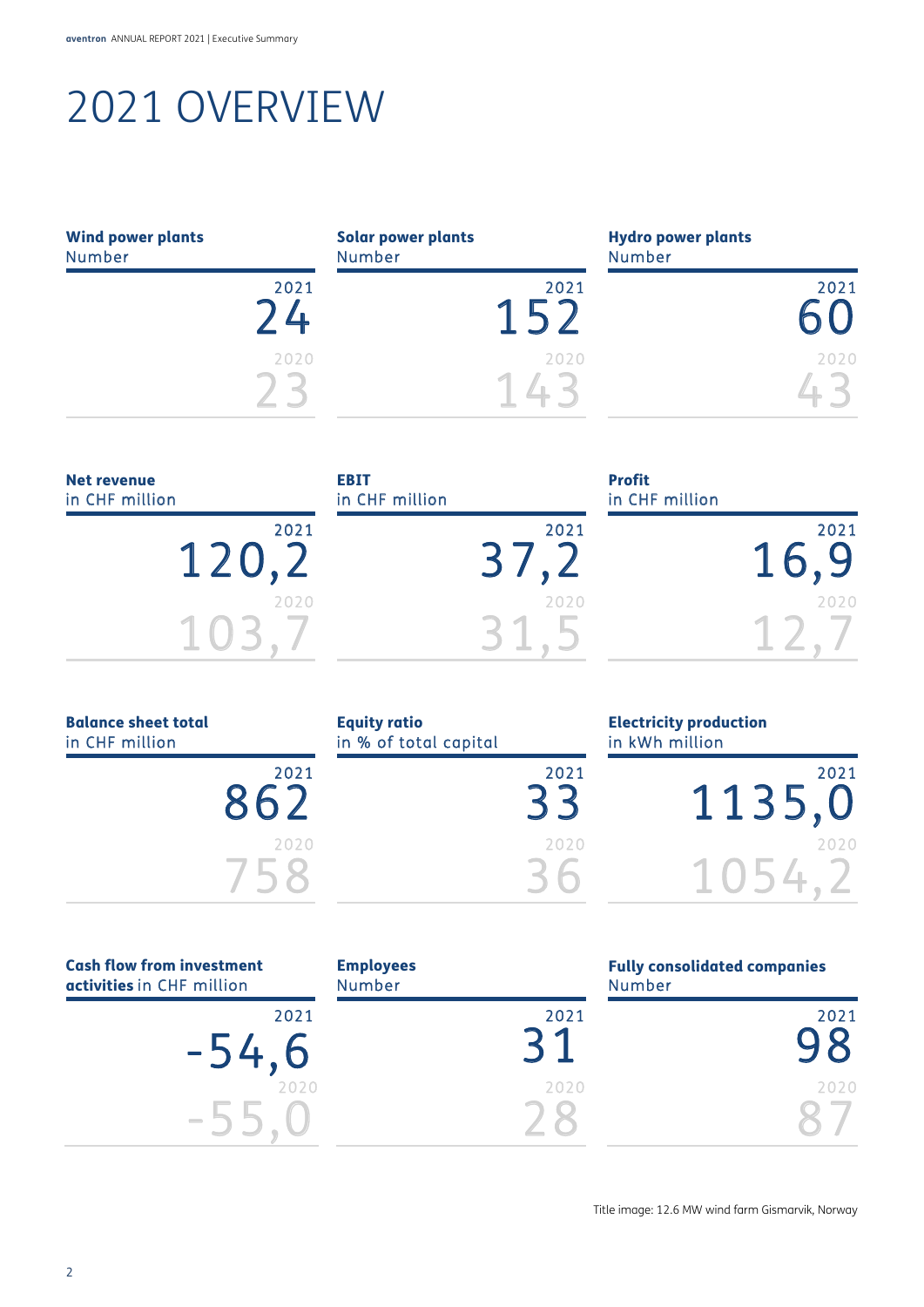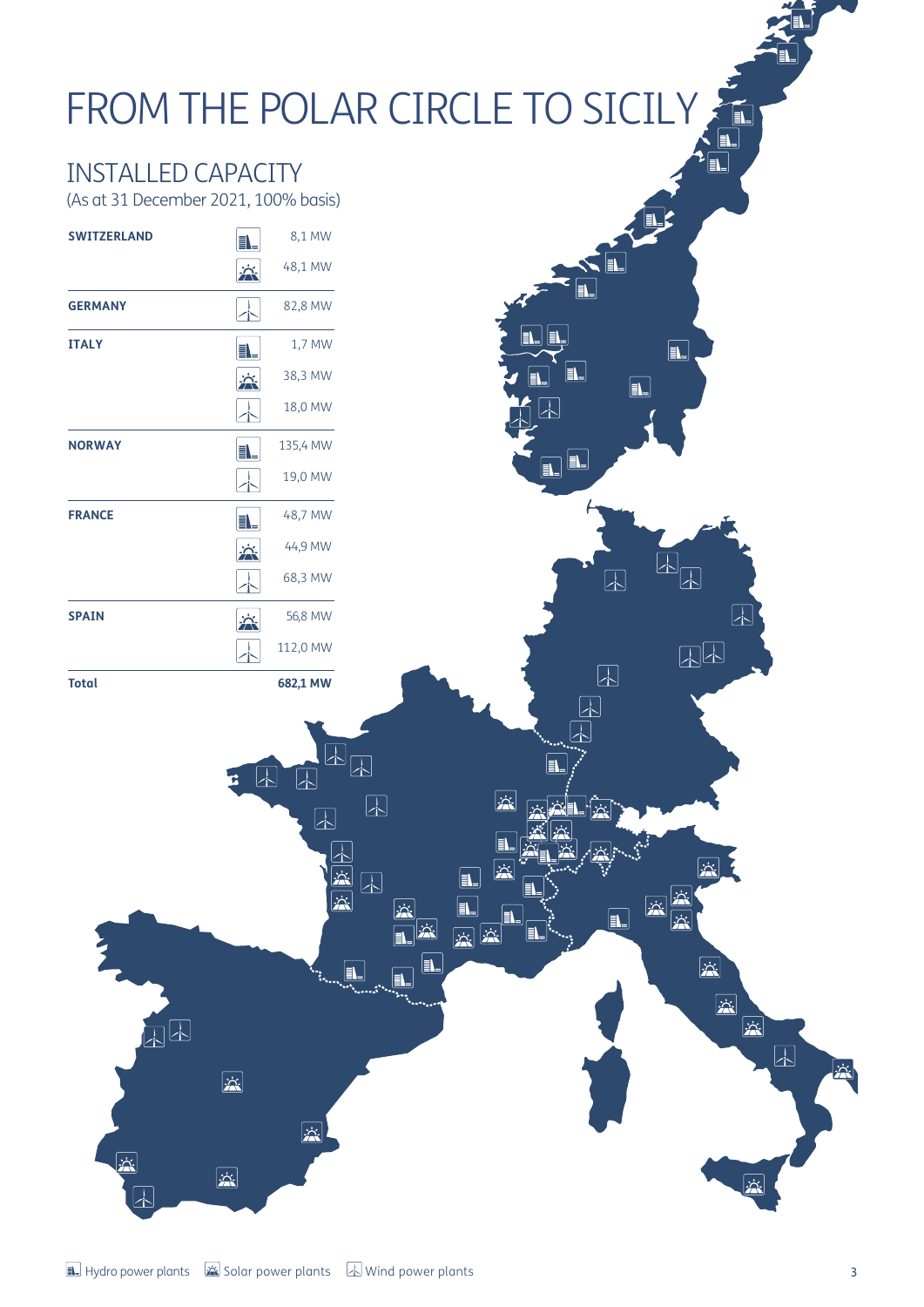#### **Management report Management report**

# FOREWORD BY THE CHAIRMAN OF THE BOARD AND CEO OF THE BOARD AND CEO



Dear shareholders, valued employees, Dear shareholders, valued employees, business partners and friends of aventron, business partners and friends of aventron,

We are looking back on an exceptional year. The record energy We are looking back on an exceptional year. The record energy prices throughout Europe in the fourth quarter surprised the prices throughout Europe in the fourth quarter surprised the experts and helped aventron to excel financially. experts and helped aventron to excel financially.

aventron thus achieved a net revenue from the supply of energy aventron thus achieved a net revenue from the supply of energy of CHF 120.2 million (PY CHF 103.7 million) and a profit after of CHF 120.2 million (PY CHF 103.7 million) and a profit after minority interests of CHF 16.9 million (PY CHF 12.7 million). minority interests of CHF 16.9 million (PY CHF 12.7 million). This corresponds to a profit per share of 34.7 centimes This corresponds to a profit per share of 34.7 centimes (PY 27.5 centimes). (PY 27.5 centimes).

Energy production in the current year was lower than expected. Energy production in the current year was lower than expected. For example, wind volumes in Germany were 15 percent lower For example, wind volumes in Germany were 15 percent lower than the long-term average. With the commissioning of the new than the long-term average. With the commissioning of the new plants, energy production reached 1135 GWh (plus 7.7 percent, plants, energy production reached 1135 GWh (plus 7.7 percent, PY 1054 GWh). PY 1054 GWh).

New acquisitions, plants in operation, and projects under New acquisitions, plants in operation, and projects under construction bring the aventron portfolio back to 682 MW construction bring the aventron portfolio back to 682 MW (PY 604 MW) of installed capacity. (PY 604 MW) of installed capacity.

One crucial reason for the growth was the merger of aventron One crucial reason for the growth was the merger of aventron Norway AS with Nordic Hydro Holding, a small hydropower Norway AS with Nordic Hydro Holding, a small hydropower portfolio of SLCP 1 (Standard Life Capital Partners, part of portfolio of SLCP 1 (Standard Life Capital Partners, part of Aberdeen). The merger took place by means of the inclusion Aberdeen). The merger took place by means of the inclusion of the Nordic Hydro Holding portfolio in our subsidiary aventron of the Nordic Hydro Holding portfolio in our subsidiary aventron Norway AS where aventron AG holds majority shares. With this Norway AS where aventron AG holds majority shares. With this merger, aventron Norway AS becomes the third largest operator merger, aventron Norway AS becomes the third largest operator of small hydropower plants in Norway. of small hydropower plants in Norway.

The takeovers of the recently completed wind farms Hellberge V The takeovers of the recently completed wind farms Hellberge V (7.0 MW) in Germany and Gismarvik (12.6 MW) in Norway bring (7.0 MW) in Germany and Gismarvik (12.6 MW) in Norway bring our current wind portfolio to 300 MW. our current wind portfolio to 300 MW.

aventron continued to be very active in Switzerland throughout aventron continued to be very active in Switzerland throughout fiscal year 2021. Construction of a small hydropower plant started fiscal year 2021. Construction of a small hydropower plant started at Veveyse in Romandie. Several photovoltaic plants went at Veveyse in Romandie. Several photovoltaic plants went live with HIAG Solar AG, a joint venture with HIAG Immobilien, live with HIAG Solar AG, a joint venture with HIAG Immobilien, in which aventron owns a majority stake of 51 percent. in which aventron owns a majority stake of 51 percent.

As before, aventron still plans to achieve an installed capacity of As before, aventron still plans to achieve an installed capacity of at least 750 MW by 2023. The focussed, diversified investment at least 750 MW by 2023. The focussed, diversified investment strategy continues unchanged, whereby investments are planned strategy continues unchanged, whereby investments are planned in the three technologies of small hydropower, photovoltaic in the three technologies of small hydropower, photovoltaic plants and wind power plants at suitable sites across the six plants and wind power plants at suitable sites across the six countries of Switzerland, Germany, Italy, Norway, France and countries of Switzerland, Germany, Italy, Norway, France and Spain. Spain.

On behalf of the Board of Directors and Executive Management On behalf of the Board of Directors and Executive Management we would like to thank all aventron employees for their high level we would like to thank all aventron employees for their high level of commitment, dedication and competencies. We thank you, of commitment, dedication and competencies. We thank you, valued shareholders, business partners and friends of aventron, valued shareholders, business partners and friends of aventron, for your valuable loyalty and excellent cooperation. for your valuable loyalty and excellent cooperation.

Dr. Conrad Ammann **Antoine Millioud** President of the Board of Directors CEO President of the Board of Directors CEO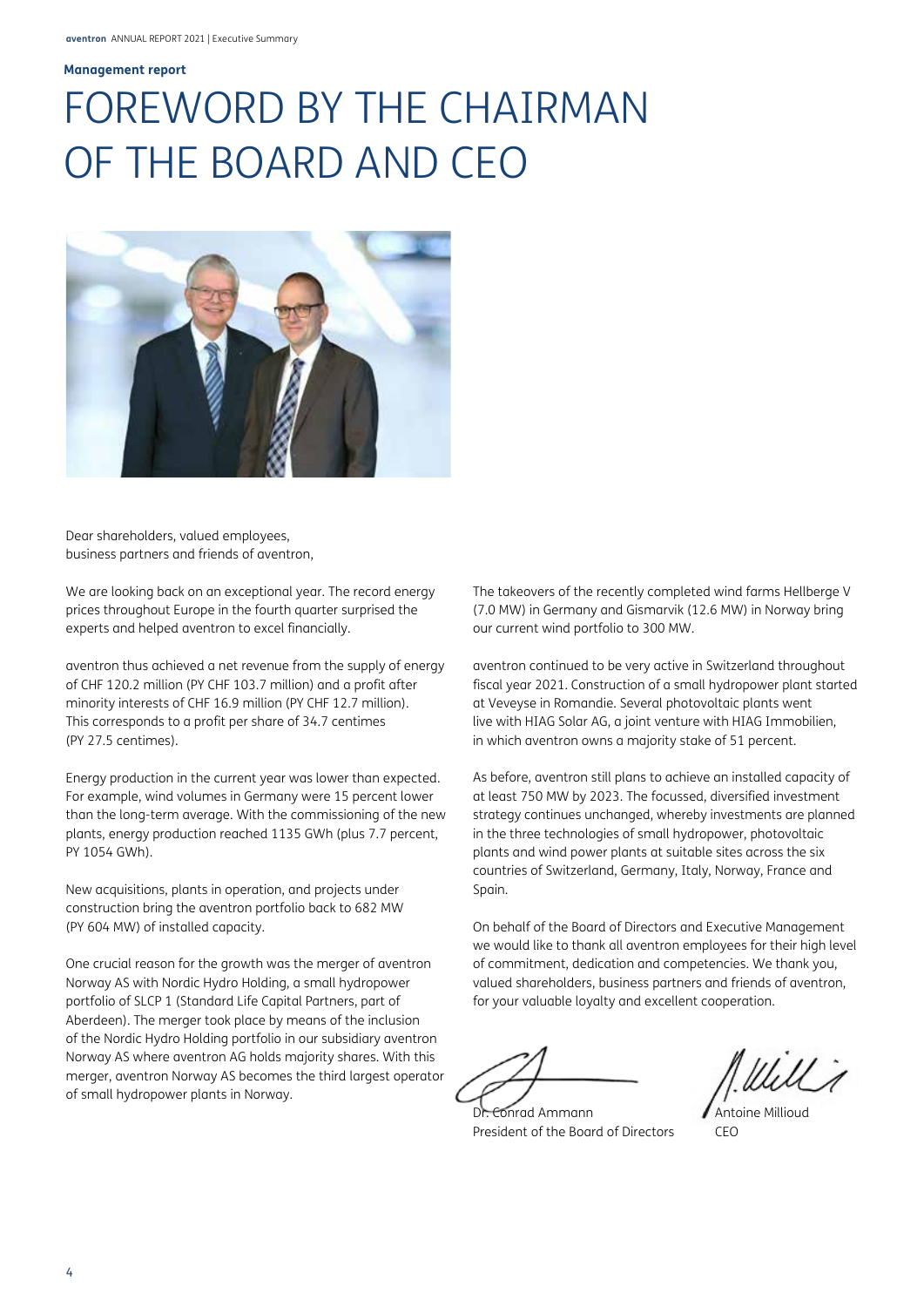#### **Management report Management report**  BUSINESS TREND/PRODUCTION 2021 /
 7576 BUSINESS TREND/PRODUCTION 2021 BUSINESS TREND/PRODUCTION 2021

In 2021, we increased the production quantity to  $1135.0$  GWh, which was somewhat below budget. The production year was characterised by below-average wind volumes.

Significant differences in wind volumes in the five wind countries reinforce the diversification strategy, even within the same technologies. The plants in France and Spain, which are close to the Atlantic, saw stronger wind levels than those in Germany and Italy. Total wind power production is 556.5 GWh.

From a hydrological perspective, high precipitation was seen throughout the year in the Alpine region. In France as well as in Switzerland, we were able to exceed the expected values for energy generation. Precipitation was low in Norway in the first three quarters. The hydropower plants produced 353.0 GWh, which constitutes a significant increase on the previous year's figure of 284.3 GWh on the back of the additional power plant acquisitions.

The solar energy plants contributed a total of 225.5 GWh to the production statistics, thus producing significantly more than the previous years' output of 179.7 GWh. The difference is down to the expansion of the portfolio in Switzerland and in Spain.

Diversification across six countries with the three energy sources of wind, water and sun is having a positive impact and stabilises the results. of wind, water and sun is having a positive impact and stabilises in the stabilises in the stabilises of  $\sim$ 

|       | Switzerland | France    | Germany   | Italv    | Norway    | Spain     | aventron   |
|-------|-------------|-----------|-----------|----------|-----------|-----------|------------|
| Hydro | 16.4 GWh    | 123.8 GWh |           | 2.6 GWh  | 210.2 GWh |           | 353,0 GWh  |
| Wind  |             | 146.1 GWh | 135.2 GWh | 34.0 GWh | 29.6 GWh  | 211.6 GWh | 556.5 GWh  |
| Solar | 42.4 GWh    | 32.4 GWh  |           | 47.4 GWh |           | 103.3 GWh | 225.5 GWh  |
| Total | 58.8 GWh    | 302.3 GWh | 135.2 GWh | 84.0 GWh | 239.8 GWh | 314.9 GWh | 1135.0 GWh |

#### **Development of total production**

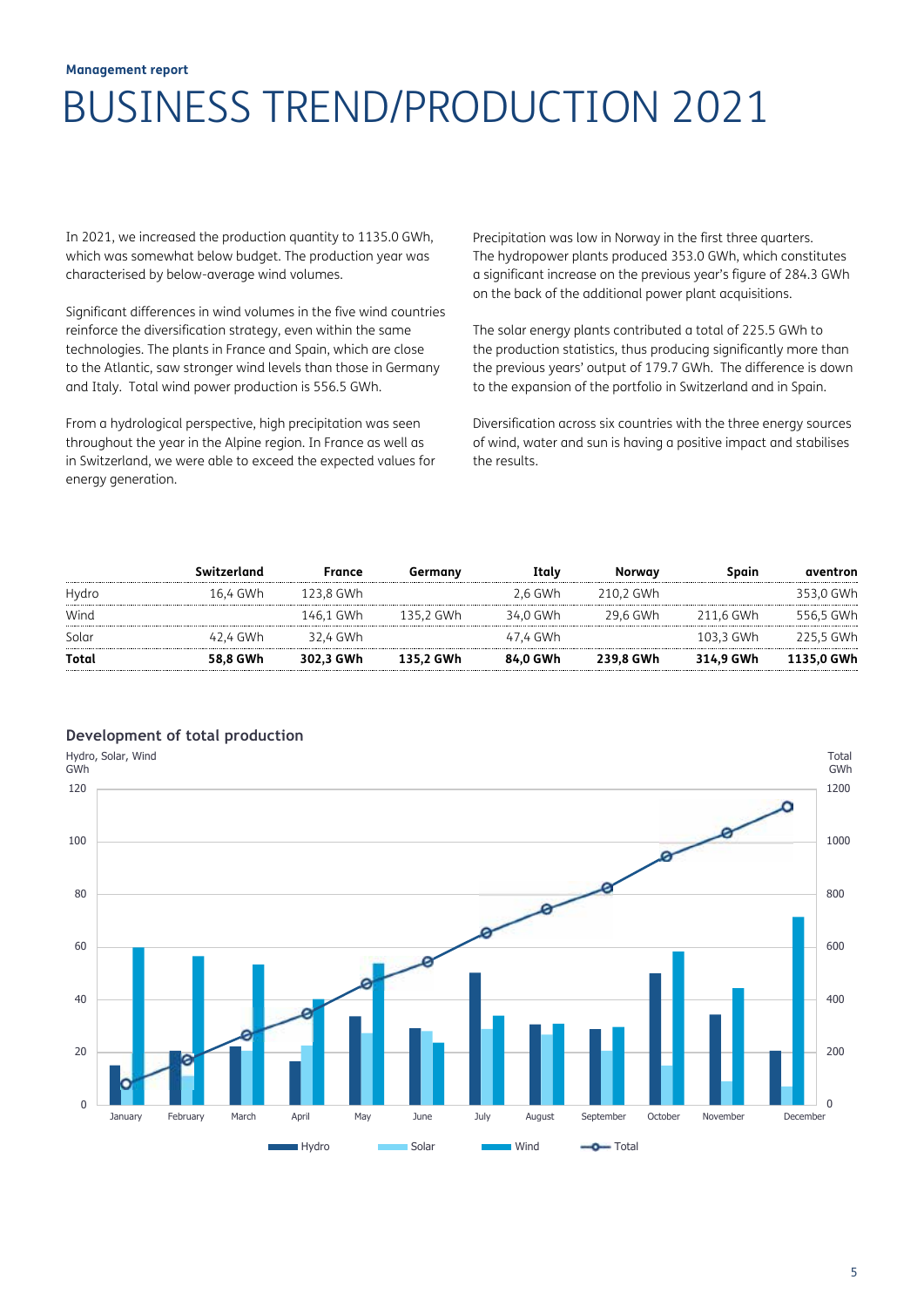#### **Financial report | Consolidated annual financial statements of the aventron Group Financial report | Consolidated annual financial statements of the aventron Group**

### CONSOLIDATED INCOME STATEMENT CONSOLIDATED INCOME STATEMENT

|                                                                       | Note           | 2021        | 2020        |
|-----------------------------------------------------------------------|----------------|-------------|-------------|
|                                                                       | no.            | <b>kCHF</b> | <b>kCHF</b> |
| Net revenue from goods and services                                   | 1              | 120 217     | 103 695     |
| Own work capitalised                                                  |                | 330         | 973         |
| Other operating income                                                | 2              | 1 1 4 5     | 2409        |
| <b>Total operating revenue</b>                                        |                | 121 692     | 107 077     |
| Expenditure for energy, materials and services                        | 3              | $-20313$    | $-18931$    |
| Personnel expenses                                                    | 4              | $-4408$     | $-3883$     |
| Other operating expenses                                              | 5              | $-13970$    | $-12808$    |
| <b>Operating expenses</b>                                             |                | $-38691$    | -35 622     |
| Earnings before interest, tax, depreciation and amortization (EBITDA) |                | 83 001      | 71455       |
| Depreciation on property, plant and equipment                         | 12             | $-45273$    | $-39497$    |
| Amortisation on intangible assets                                     | 14             | $-492$      | $-497$      |
| <b>Earnings before interest and taxes (EBIT)</b>                      |                | 37 236      | 31461       |
| Results of associates                                                 |                | $-15$       | $-10$       |
| Financial result                                                      | 6              | $-13956$    | $-14790$    |
| <b>Ordinary result</b>                                                |                | 23 265      | 16 661      |
| Other extraordinary and non-operating result                          | $\overline{7}$ | 17          | $-485$      |
| <b>Earnings before taxes (EBT)</b>                                    |                | 23 282      | 16 176      |
| Income taxes                                                          | 8              | $-5530$     | $-2704$     |
| <b>Result incl. minority interests</b>                                |                | 17752       | 13 4 72     |
| Minority share in profit/loss                                         |                | $-863$      | $-763$      |
| Annual profit/loss                                                    |                | 16889       | 12709       |

#### EARNINGS PER SHARE – IN CENTIME PER SHARE EARNINGS PER SHARE – IN CENTIME PER SHARE

|                                      | ברוכ | 2020                  |
|--------------------------------------|------|-----------------------|
| Non-diluted earnings per share       | ≺4⊥  |                       |
| Diluted earnings per share           | 34.  |                       |
| Average number of shares outstanding |      | 48 675 193 46 292 968 |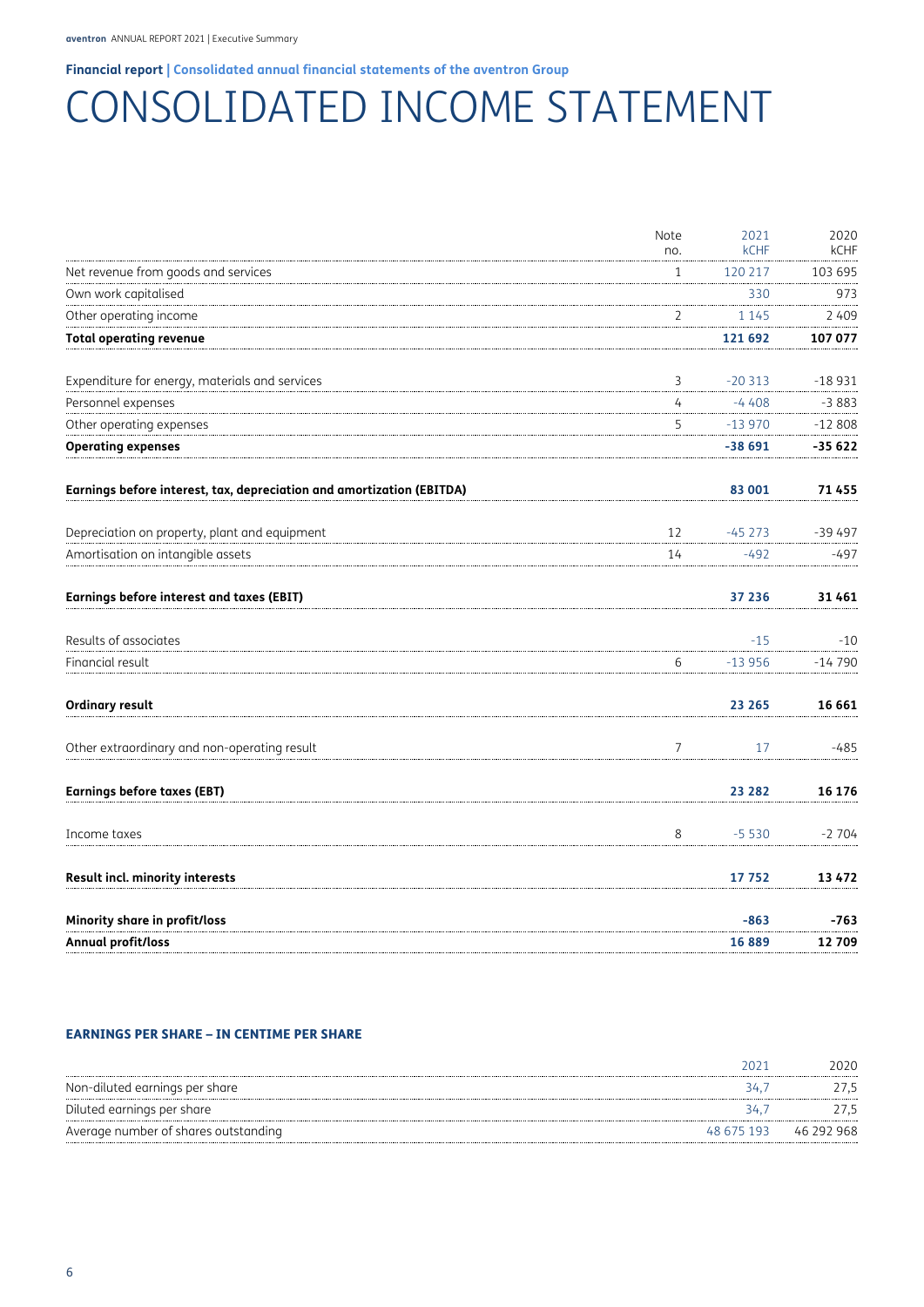## CONSOLIDATED BALANCE SHEET

|                                         | Note | 31.12.2021  | 31.12.2020  |
|-----------------------------------------|------|-------------|-------------|
|                                         | no.  | <b>TCHF</b> | <b>TCHF</b> |
| <b>Assets</b>                           |      |             |             |
| Cash and cash equivalents               |      | 104 717     | 75 785      |
| Securities                              |      | 357         | 374         |
| Trade accounts receivable               | 9    | 20 549      | 9982        |
| Other current receivables               | 10   | 12833       | 9 3 8 0     |
| <b>Inventories</b>                      |      | 67          | 74          |
| Accrued income and prepaid expenses     | 11   | 16 693      | 12 090      |
| <b>Current assets</b>                   |      | 155 216     | 107 685     |
| Property, plant and equipment           | 12   | 665 376     | 609 082     |
| Financial assets                        | 13   | 32 889      | 32 591      |
| Intangible assets                       | 14   | 8 4 8 1     | 8695        |
| <b>Fixed assets</b>                     |      | 706 746     | 650 368     |
| <b>Total assets</b>                     |      | 861962      | 758 053     |
| <b>Equity and liabilities</b>           |      |             |             |
| Current financial liabilities           | 15   | 60 656      | 36 916      |
| Trade accounts payable                  | 17   | 4084        | 6 5 9 1     |
| Other current liabilities               | 18   | 19 3 8 8    | 10 905      |
| Accrued expenses and deferred income    | 19   | 8 2 7 2     | 6022        |
| Short-term debt                         |      | 92 400      | 60434       |
| Non-current financial liabilities       | 16   | 454 920     | 410 766     |
| Other non-current liabilities           |      | 2 7 9 4     | 3672        |
| Non-current provisions                  | 20   | 29 4 38     | 12824       |
| Long-term debt                          |      | 487 152     | 427 262     |
| Share capital                           |      | 48 987      | 48 987      |
| Capital reserves                        |      | 335 610     | 335 559     |
| Retained earnings                       |      | $-140/16$   | -134 279    |
| Own shares                              | 21   | $-1480$     | $-1568$     |
| Annual profit/loss                      |      | 16 889      | 12 709      |
| <b>Equity before minority interests</b> |      | 259 290     | 261408      |
| <b>Minority interests</b>               |      | 23 1 20     | 8949        |
| <b>Total equity</b>                     |      | 282 410     | 270 357     |
| Total liabilities                       |      | 861962      | 758 053     |
|                                         |      |             |             |